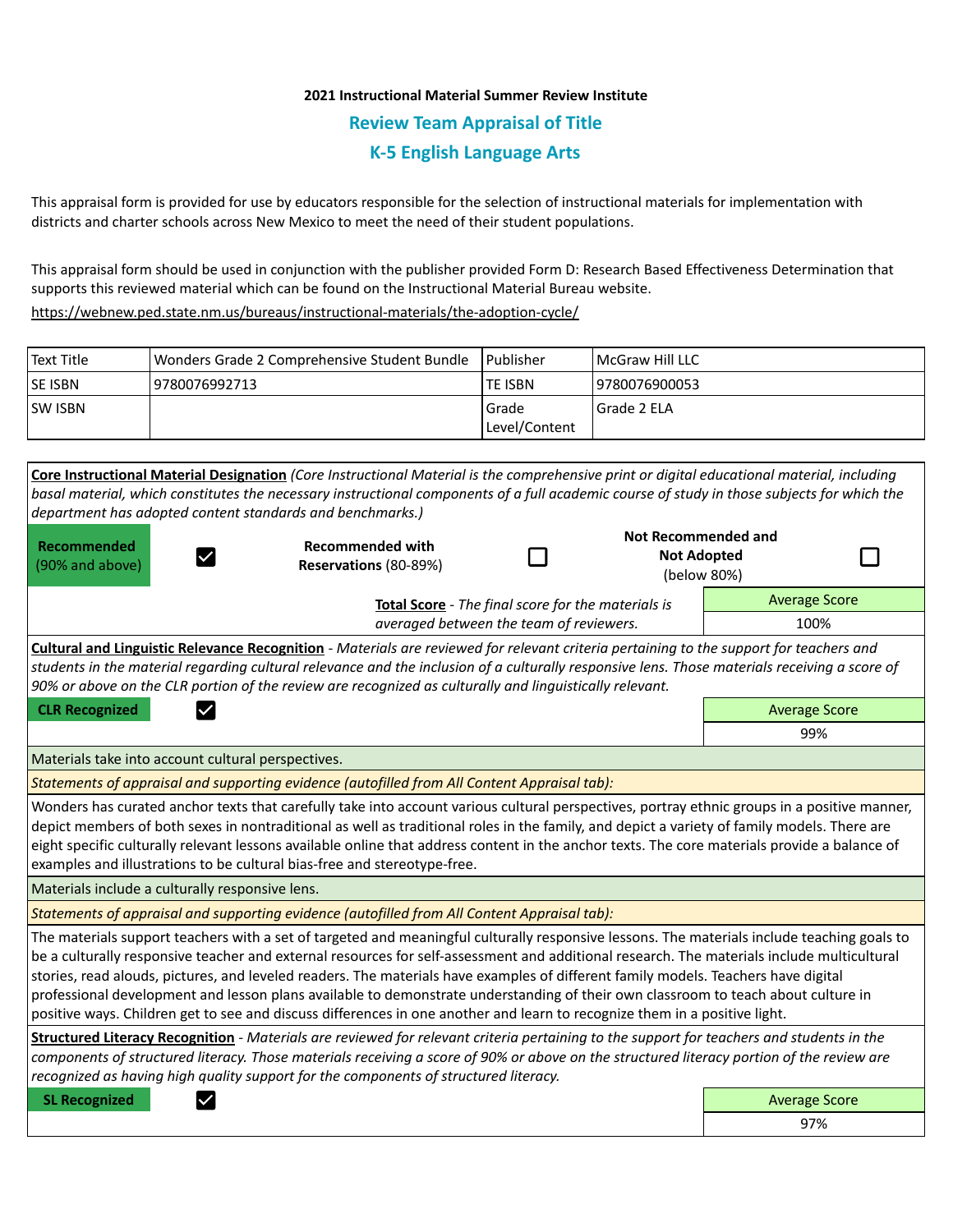Materials are informed by and based on the Science of Reading; reflect evidence-based teaching principles; and reflect evidence-based elements of structured literacy.

*Statements of appraisal and supporting evidence (autofilled from Structured Literacy/ELA Content Appraisal tab):* 

The foundation skills follow a scope and sequence that is explicit and systematic. Direct instruction is provided in phonemic awareness and phonics. All the lessons follow the gradual release framework. Explicit instruction is also provided for the grammar lessons. The importance of oral language and vocabulary development is evident in the materials. Vocabulary instruction follows a specific routine. Teachers check for success and provide feedback and differentiated instruction as needed. The materials also provide teachers with directions and instruction on the 6 syllable types. Students are taught the multisyllabic words routine to decode words and apply these skills to decodable passages and leveled readers.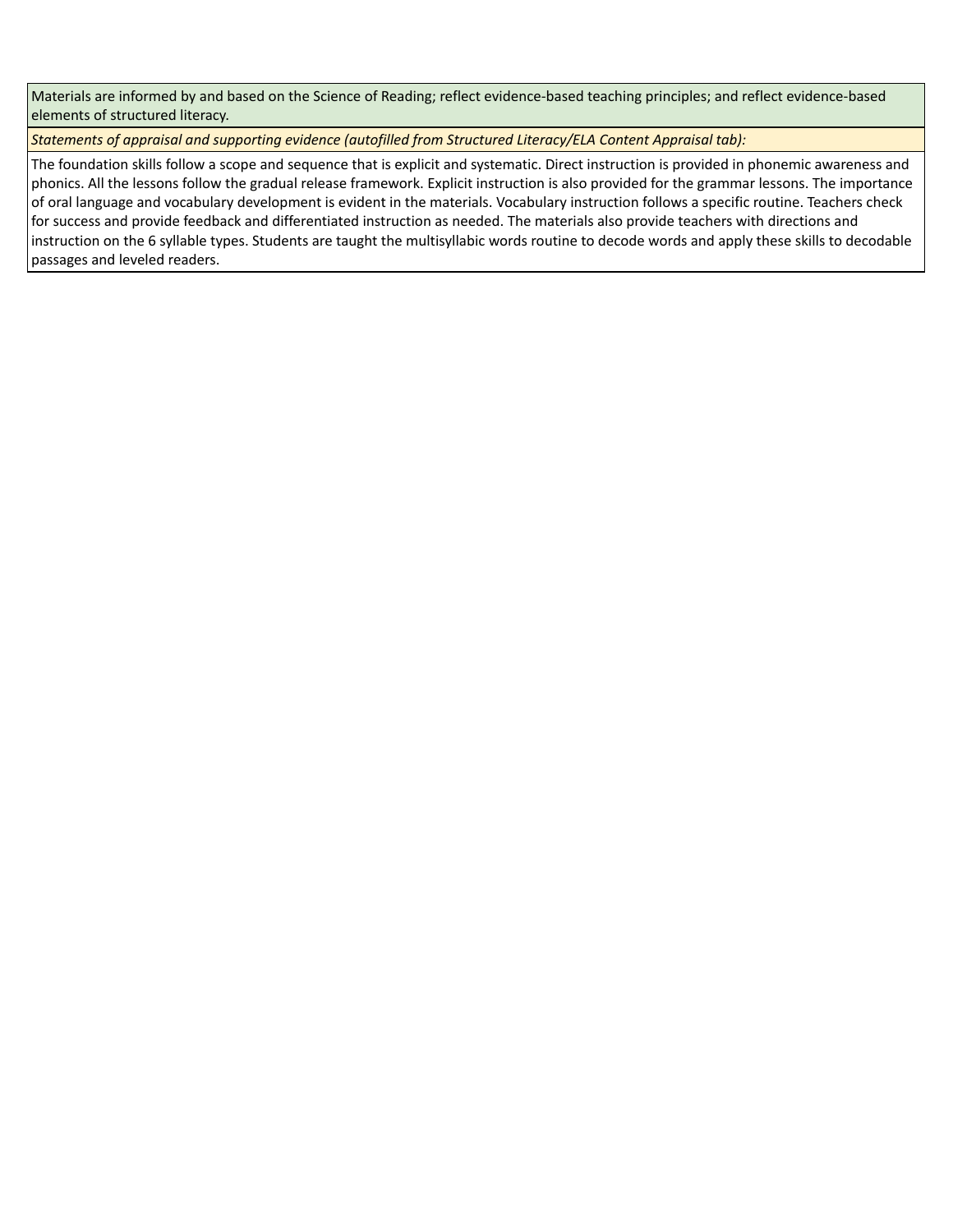**Standards Review** *- Materials are reviewed for alignment with the state adopted content standards, benchmarks and performance standards.*

Average Score

100%

Materials align with grade level ELA standards overall.

*Statements of appraisal and supporting evidence:* 

The materials cite weekly standards and lessons that address the standard. Within each lesson are objectives that meet the CCSS and the lesson. The 10 day suggested lesson plan indicates the weekly standards and provides optional instruction for differentiation. The Reading/Writing Companion prompts students to reflect on their learning of the unit content. Teachers can check their responses for understanding and reteach as needed.

Materials align to reading standards.

*Statements of appraisal and supporting evidence:* 

The materials offer engagement with reading standards on a daily basis in the form of read alouds, shared reading, leveled readers, and decodable texts. The reading materials are available in a variety of genres. Students engage in texts by analyzing the text, collaborating with peers, and asking and answering questions. Materials ask students to find important information in a story by looking for key details in the illustrations and the text, and making and confirming predictions. Students are asked to cite evidence and include written responses. Independent reading and fluency are also implemented in the materials.

Materials align to writing standards.

*Statements of appraisal and supporting evidence:* 

The Wonders materials align to all of the CCSS writing standards. Students write daily for a variety of purposes, using graphic organizers, collaboration with partners, and digital resources. Students are also asked to write longer narrative, information, and poetry pieces over a series of days and use a checklist to guide them through the editing and revision process. There is also an online writer's notebook that guides students through the writing process with short videos for each step, and a place for students to design their writing.

Materials align to speaking and listening standards.

*Statements of appraisal and supporting evidence:* 

Students have multiple opportunities to apply speaking and listening skills with their peers. Wonders Digital Materials offers several videos that model and teach students how to have small group discussions and give effective presentations. The online materials also provide a speaking and listening checklist for teachers and students to implement. Students review, practice and implement the criteria on the speaking checklist when giving presentations and working on group projects. In addition, each lesson includes a collaborative conversation to enhance language skills.

Materials align to language standards.

*Statements of appraisal and supporting evidence:* 

The materials provide explicit vocabulary development and instruction of new words through the Oral vocabulary routine. Students are given multiple opportunities to collaborate with peers to share ideas and listen to others' ideas; they are encouraged to use the new vocabulary and grammar. Students have a collaboration checklist to follow when assessing their speaking and listening progress. The materials offer scaffolding instruction for the language standards.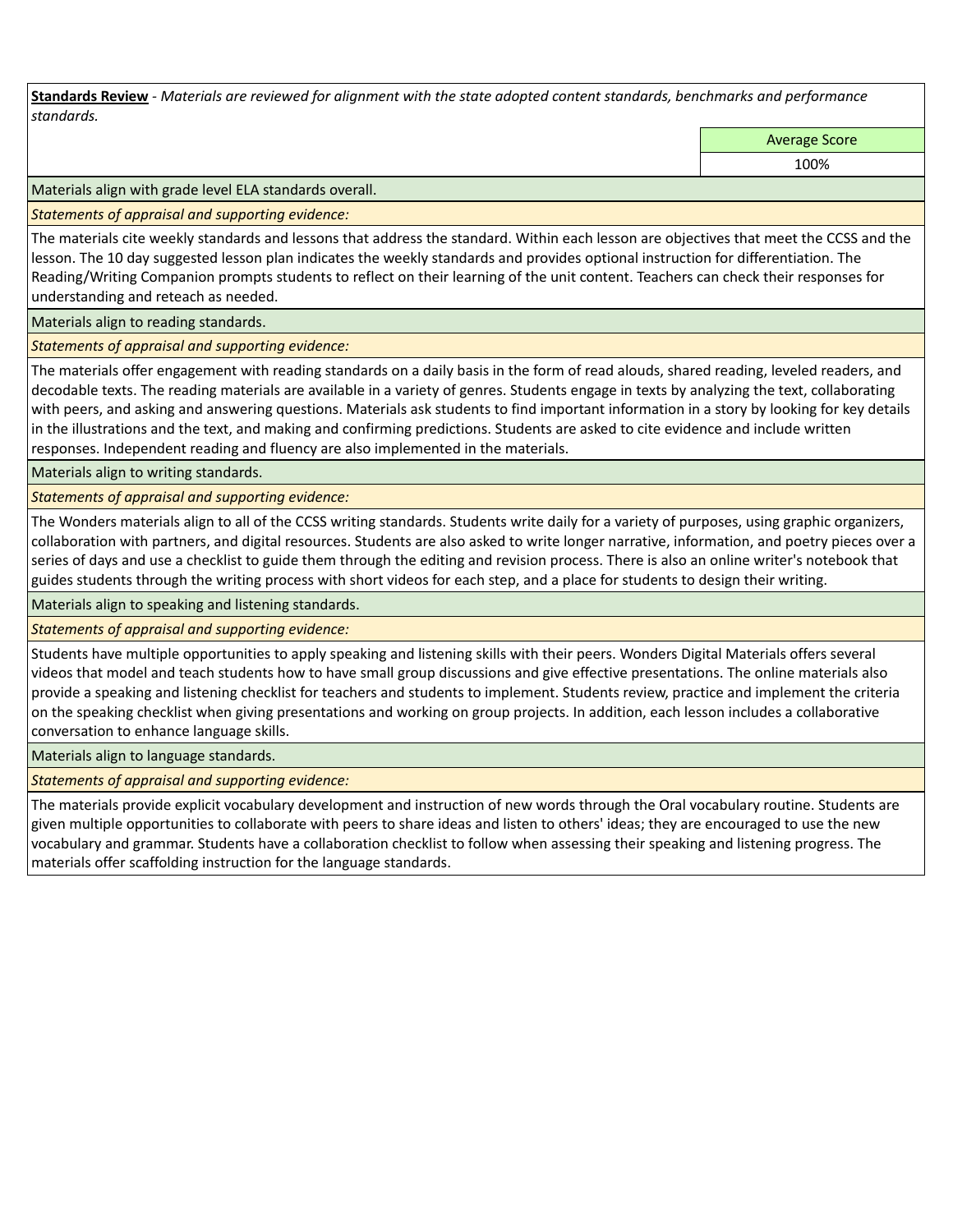**Structured Literacy Review** *- Materials are reviewed for relevant criteria pertaining to the support for teachers and students in the components of structured literacy.*

Average Score

97%

Materials are informed by and based on the Science of Reading; reflect evidence-based teaching principles; and reflect evidence-based elements of structured literacy.

*Statements of appraisal and supporting evidence:*

The foundation skills follow a scope and sequence that is explicit and systematic. Direct instruction is provided in phonemic awareness and phonics. All the lessons follow the gradual release framework. Explicit instruction is also provided for the grammar lessons. The importance of oral language and vocabulary development is evident in the materials. Vocabulary instruction follows a specific routine. Teachers check for success and provide feedback and differentiated instruction as needed. The materials also provide teachers with directions and instruction on the 6 syllable types. Students are taught the multisyllabic words routine to decode words and apply these skills to decodable passages and leveled readers.

**ELA Content Review** *- Materials are reviewed for relevant criteria pertaining to the support for teachers and students in the specific content area reviewed.*

> Average Score 100%

Materials provide sequential, cumulative instruction and practice opportunities for a full range of foundational skills.

*Statements of appraisal and supporting evidence:* 

The publisher provides a scope and sequence that enables systematic and cumulative instruction. The materials teach foundational skills to develop oral and written language skills. The weekly word work materials include lessons on phonological awareness, phonics, spelling, and high frequency words. Students use these skills to interact with the text. All aspects of foundational reading are taught with an explicit routine.

Materials provide a selection and range of high-quality texts worthy of students' time and attention, exhibiting exceptional craft and thought and/or providing useful information.

*Statements of appraisal and supporting evidence:* 

The text selections are authentic, great quality reads that are taught and re-read over several days. Materials provide grade level text, leveled readers, paired reading, shared reading and decodable passages. These varied texts provide opportunities for fluency, engagement and comprehension. The various genres range in text complexity. All readers, including ELLs, are provided with scaffolding as needed. The anchor texts selected for close reading provide appropriate complexity. The multiple reading of the texts provide plenty of opportunities for students to analyze and respond to the text, gaining a deeper understanding.

Questions in the materials are high-quality text-dependent and text-specific questions. The overwhelming majority of these questions are text-specific and draw student attention to the particulars in the text.

*Statements of appraisal and supporting evidence:* 

Students are given multiple opportunities to ask and answer questions and use text evidence to demonstrate a deeper understanding of the text. The weekly suggested lesson plans recommend rereading the shared reading and the anchor stories. Students use text evidence to respond to a prompt or questions, citing the evidence. Students use their reading/writing companion to answer questions, cite the text evidence, and respond to the text.

Materials provide scaffolding and supports to enable students' learning of English language arts.

*Statements of appraisal and supporting evidence:* 

The Wonders materials provides daily scaffolding of lessons for English Language Learners, which supports them in engaging and understanding the texts. Small group differentiated learning is also provided each day to allow ELL students multiple ways to connect with information. Students use writer's notebooks and the RWC to respond to prompts and questions. Sentence starters and peer discussions are provided for differentiation.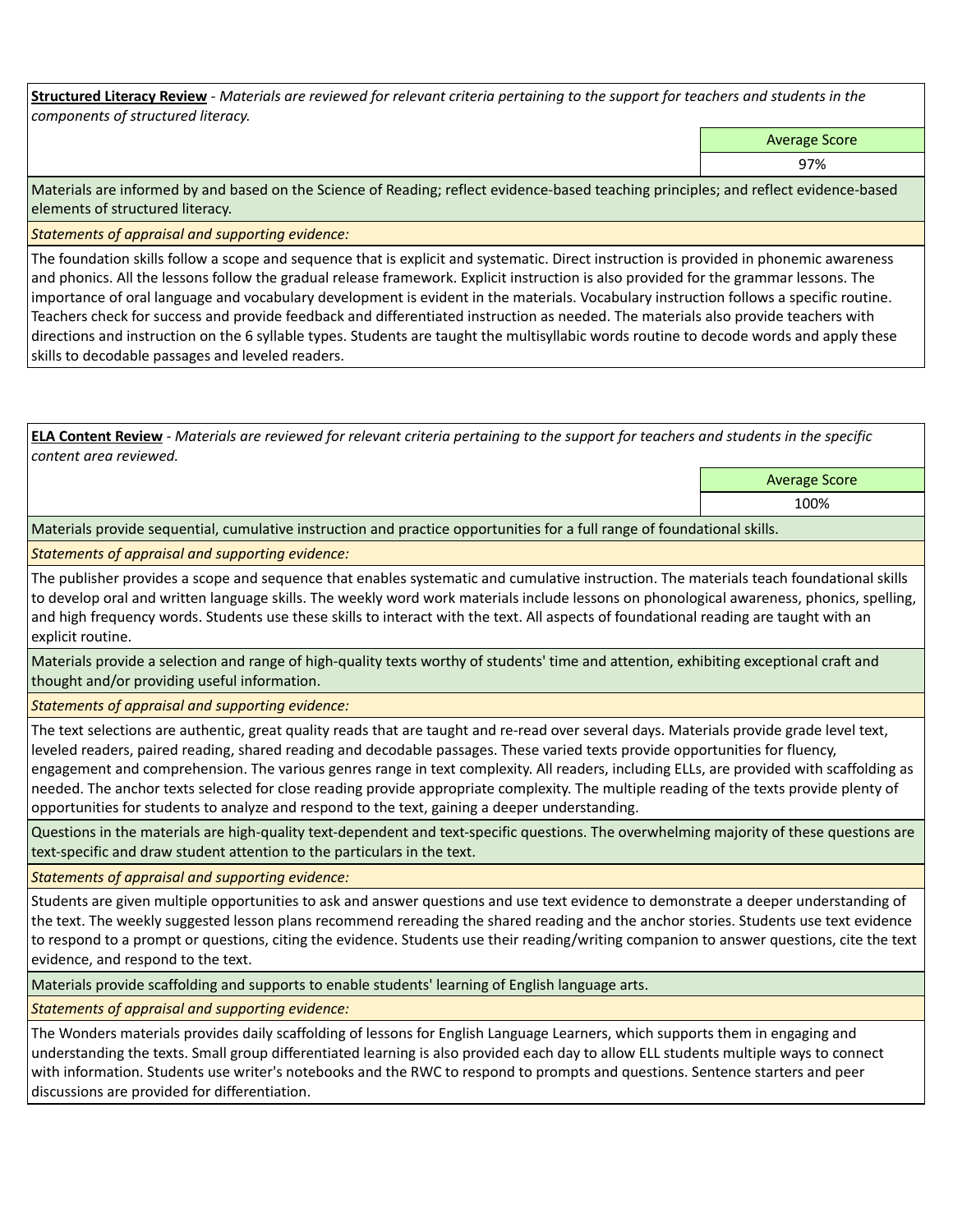**All Content Review** *- Materials are reviewed for relevant criteria pertaining to the support for teachers and students in the material regarding the progression of the standards, lesson structure, pacing, assessment, individual learners and cultural relevance.*

Average Score

99%

Materials are coherent and consistent with the standards that all students should study in order to be college and career ready.

*Statements of appraisal and supporting evidence:*

Materials are coherent and consistent with the standards. Students are provided opportunities to self assess using rubrics, checklists, and peer collaboration. They can keep portfolios to reflect on prior work and what they have learned. Students analyze text and make connections while collaborating with peers about the essential questions and other prompts. Students then connect and extend their knowledge and skills by writing about what they have learned. Students have numerous opportunities to reflect on their own learning and then discuss their knowledge with peers.

Materials are well designed and take into account effective lesson structure and pacing.

*Statements of appraisal and supporting evidence:*

The materials provide a Scope of Sequence for the entire year and for each unit. The unit overview narrows down the standards, providing a clear learning progression across 6 weeks of instruction. The RWC layout is consistent for each unit. The pacing is adequate and the lesson structure is effective for 2nd grade. The design supports student learning and engagement. The handbook provides the how and why of teaching the content and provides explicit routines for instruction.

Materials support teacher planning, learning, and understanding of the standards.

*Statements of appraisal and supporting evidence:*

The Wonders materials support teacher planning with a Unit Overview and a 10-day lesson plan covering all instruction. The planning covers core instruction and offers ways to differentiate content in small groups. The daily objectives are listed in the margin next to each lesson. The margins also lead teachers to the relevant digital content. Teachers are supported with a digital plan book that can help with calendar lessons, looking up CCSS standards addressed, and also having a daily visual display with links to all content covered, including digital resources.

Materials offer teachers resources and tools to collect ongoing data about student progress on the standards.

*Statements of appraisal and supporting evidence:*

The materials have numerous resources for teachers to collect ongoing data. The materials offer a digital grade book and a data dashboard that keeps each students' progress on specific skills. The materials also offer several options for informal assessment, such as the reading/writing companion, checklists, rubrics, performance tasks, questions, projects, and activities. There are also alternative assessments for English Language Learners.

Materials support effective use of technology to enhance student learning.

*Statements of appraisal and supporting evidence:*

Wonders digital materials include many eBooks and interactive games and activities. The available eBooks include Literature Anthology, Time for Kids Online Articles, Interactive Read Alouds and Shared Reads. Students can use digital tools to edit the texts and they have the option of listening to the text in 8 different languages. Each week has interactive games and activities available for phonemic awareness, phonics, grammar and structural analysis skills. Teachers can also use the Manage & Assign Tab to assign available projects or make a new assignment for individual students or the whole class.

Materials can be easily customized for individual learners.

*Statements of appraisal and supporting evidence:* 

The materials have differentiated lessons throughout the program to meet the needs of all learners and learning styles. The materials allow the teacher to customize lessons and assessments. Teachers are also encouraged to reteach material to strengthen understanding. A variety of approaches are offered to allow for different student populations to interact with the material.

Materials give all students extensive opportunities and support to explore key concepts.

*Statements of appraisal and supporting evidence:*

The material has a daily lesson plan to specifically address the needs of ELLs, and offers differentiated lessons for approaching level, on level, and beyond level. The ELL lesson can be used to reteach or front load upcoming material. The material offers regular support and scaffolding so as to allow active participation from all learners.

Materials take into account cultural perspectives.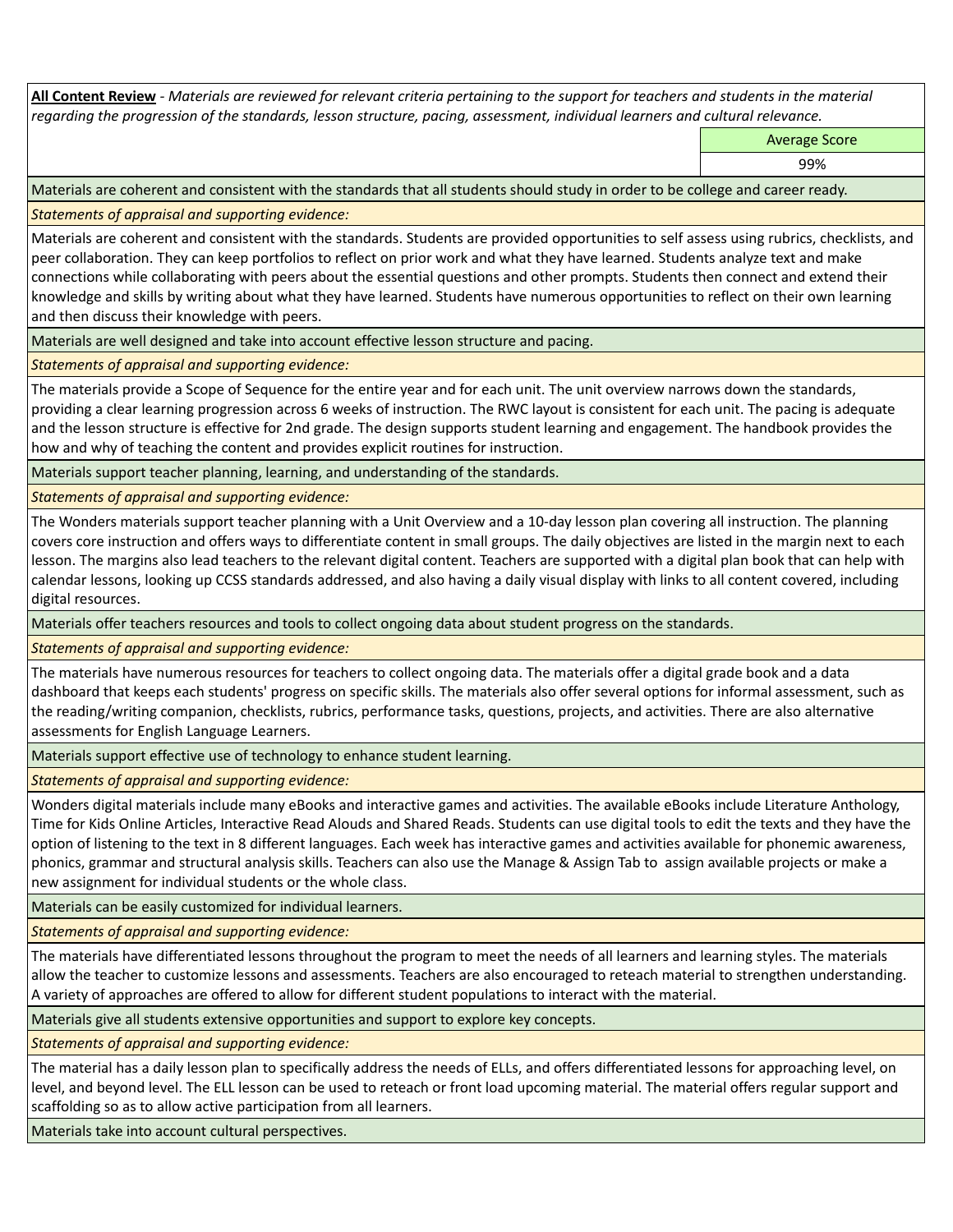*Statements of appraisal and supporting evidence:*

Wonders has curated anchor texts that carefully take into account various cultural perspectives, portray ethnic groups in a positive manner, depict members of both sexes in nontraditional as well as traditional roles in the family, and depict a variety of family models. There are eight specific culturally relevant lessons available online that address content in the anchor texts. The core materials provide a balance of examples and illustrations to be cultural bias-free and stereotype-free.

Materials include a culturally responsive lens.

*Statements of appraisal and supporting evidence:*

The materials support teachers with a set of targeted and meaningful culturally responsive lessons. The materials include teaching goals to be a culturally responsive teacher and external resources for self-assessment and additional research. The materials include multicultural stories, read alouds, pictures, and leveled readers. The materials have examples of different family models. Teachers have digital professional development and lesson plans available to demonstrate understanding of their own classroom to teach about culture in positive ways. Children get to see and discuss differences in one another and learn to recognize them in a positive light.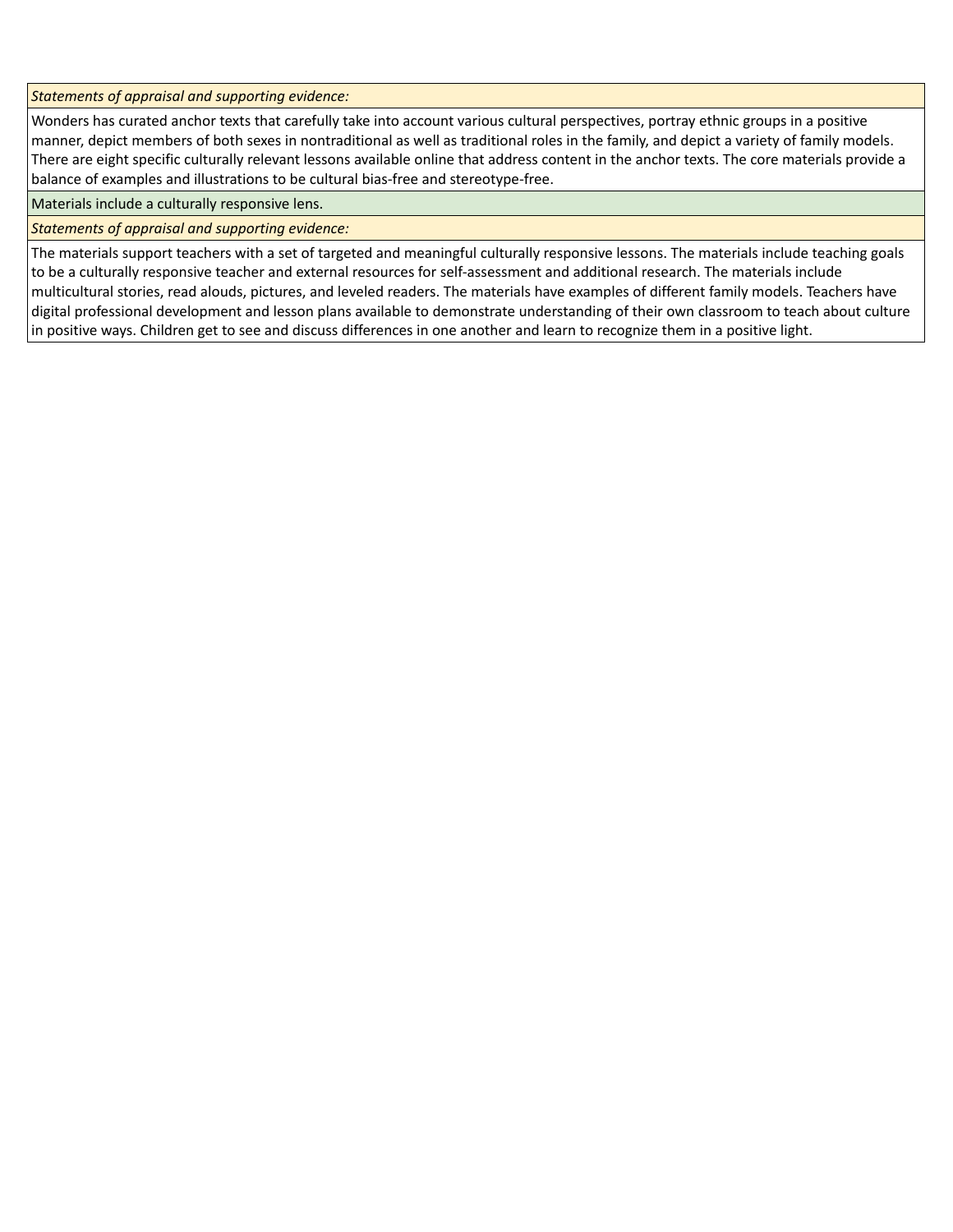**Reviewers' Professional Summation** *- These materials are reviewed by Level II and Level III educators from across New Mexico. The reviewers have brought their knowledge, experience and expertise into the review of these materials. They offer here their individual summary of the material as a whole.*

Reviewer #: 28

*Background and experience:*

Masters degree in Curriculum and Instruction, TESOL Endorsement, Certified LETRS facilitator. Level III teacher with 11 year's experience teaching K through 5th grade. Currently an ELA Elementary Content Specialist.

## *Professional summary of material:*

Overall, the 2nd grade materials are impressive. Unit 1 begins with "Start Smart", which provides an overview of the lessons and routines taught in the program. Social Emotional Learning, Classroom Culture and Habits of Learning are a focus in each unit. The lessons align with CCSS, standards spiral to allow students to master each standard, explicit systematic instruction is provided in word work and the six syllable types, plus there are plenty of opportunities for differentiated instruction.

Differentiation for students is embedded into the curriculum with a significant focus on English Language Learners and Cultural Diversity. E-books for are available for the anchor texts, shared reads and the texts in the Reading/Writing Companion. The texts can be read aloud to students in 9 different languages. Students can also use the digital tools to interact, respond and edit the text. Every lesson includes a Scaffolded approach for English Language Learners that support both content and language acquisition. The materials make planning for instruction relatively easy for teachers. The Teacher's Edition for each unit provides a unit overview and suggested lesson plan for 2 weeks. Teachers can also customize their own lesson plans with the Digital Tools. The Teacher Dashboard organizes the weekly lessons, standards, activities, and printable materials.The online resources for students are user friendly, engaging and consistent. Students have access to 106 eBooks, 596 Interactive Games & Activities, 79 Graphic Organizers, 54 Decodable Passages, and Multimedia that includes videos on phonics, build knowledge, and grammar songs. The Writer's Notebook is very interactive and encourages students to incorporate technology in their writing and presentations. Students are provided with videos and examples on planning, drafting, revising and editing, rubrics, and publishing.

Reviewer #: #29

*Background and experience:*

Level 3 teacher with 28 years experience teaching prek-2. Master's in curriculum and instruction, TESOL endorsement, National Board Certified 2017

## *Professional summary of material:*

The Wonders program is a researched based, balanced literacy program. The program addresses the big 5 reading components, is aligned to CCSS, and has a systematic and cumulative reading instruction procedure. The program provides whole group, small group, and differentiated lessons. The program has suggested lesson plans, but lets teachers teach their way. All the units follow the same organizational pattern, which starts with an introduction to the concept, then a shared reading, an anchor reading, and work on specific skills that includes phonemic awareness, phonics, fluency, vocabulary and comprehension. The lessons give teachers explicit teaching strategies that follow the gradual release of "I do, we do, you do", which allows the learners to become independent. There is also scaffolding for ELL and approaching learners and easy to follow routine for different skills like vocabulary. There is a focus on analyzing text with questions that encourages text evidence in answering the questions. Lessons include collaborative conversation as a whole group and then in small peer groups, which allows the students to reflect and connect with the text. The material also has a social emotional component as well as a wrap up that allows students to show what they learned and connect all of the skills with some sort of presentation. The program has a great variety of text genres that are multicultural, different levels, and decodable. The program offers many ways for a teacher to assess the learning of each student. This includes informal, summative, digital, printed and formal assessments. The program has culturally responsive lessons; however, there are not very many and they are not easy to find.

Reviewer #: 30

*Background and experience:*

21 years teaching experience in grades K-1, Level 3 Teaching license, TESOL endorsed, Administrator's License

*Professional summary of material:*